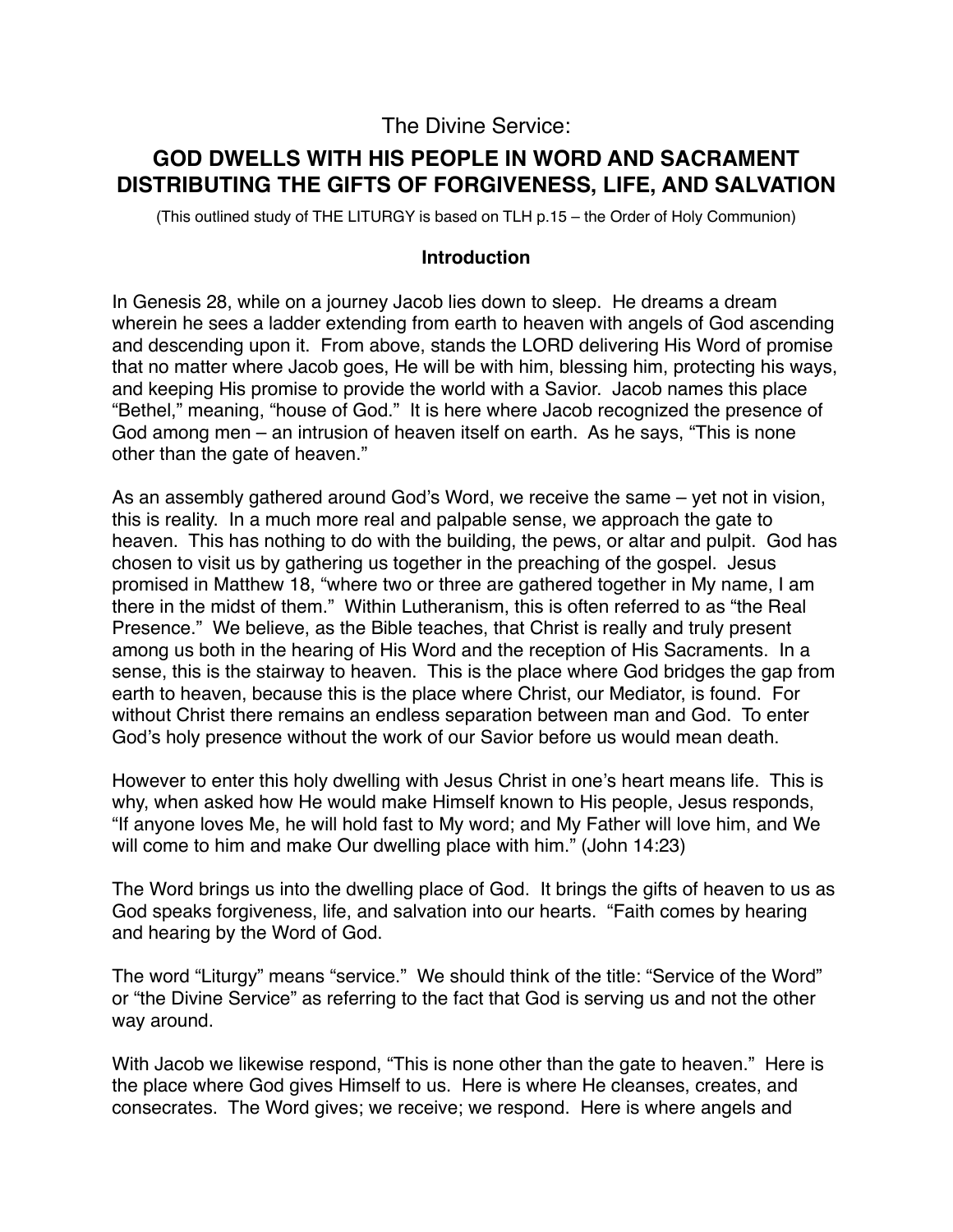archangels ascend and descend joining us in praise of God's redemption. In the Word, in water, in bread and wine, earth and heaven become one, for they are the Creator's ordained means to mediate Christ and His work of atonement.

## **1. We Assemble in the Presence of God** Preparation for worship

## OPENING PRAYER AND HYMN

Hence we begin in prayer and song where in we declare this truth – "we are assembled in Your presence…" Let us pray,

#### **OPENING PRAYER**

*Minister (M): O Lord, our Maker, Redeemer, and Comforter, we are assembled in Your presence to hear Your Holy Word. We pray You to open our hearts by Your Holy Spirit that by the preaching of Your Word we may be brought to repent of our sins, to believe on Jesus in life and in death, and to grow day by day in grace and holiness. Hear us for Christ's sake. Amen.*

### **OPENING HYMN**

## INVOCATION, CONFESSION AND ABSOLUTION

It all begins in the waters of baptism. With the sign of the cross we call upon the Father, Son, and Spirit as the basis and expectation for God's presence among us and in us. This invocation represents our baptismal entrance into God's kingdom. As we have been "clothed with Christ" through baptism, so we are "clothed with Christ" now as we gather around His Word and Sacrament in faith. Thus we gather in God's holy presence …

*Minister (M): In the Name of the Father, and of the Son, and of the Holy Ghost.* **Congregation (C): Amen. CONSERVING CONGREGATION** Matthew 28:19b; [18:20]

Amen declares our certainty. It should not be said half heartedly or in doubt. It is a word which means, "it is certain," "it is so." As in other moments of the service, we here declare our certainty that God is with us. Likewise, upon having our sins forgiven, we respond "Amen." Let us do so with confidence – forgiveness in Christ comes to us in a certain, verbal, real way – in divine promise.

"We now draw near…" When Moses drew near the burning bush, God instructed him to remove his sandals, saying, "the place where you stand is holy ground." Likewise when God descended upon Mt. Sinai, the children of Israel were instructed to first wash and sanctify themselves before they could draw near. To enter into God's presence is to enter into holiness. To do so in with the corruption of sin clinging to us would be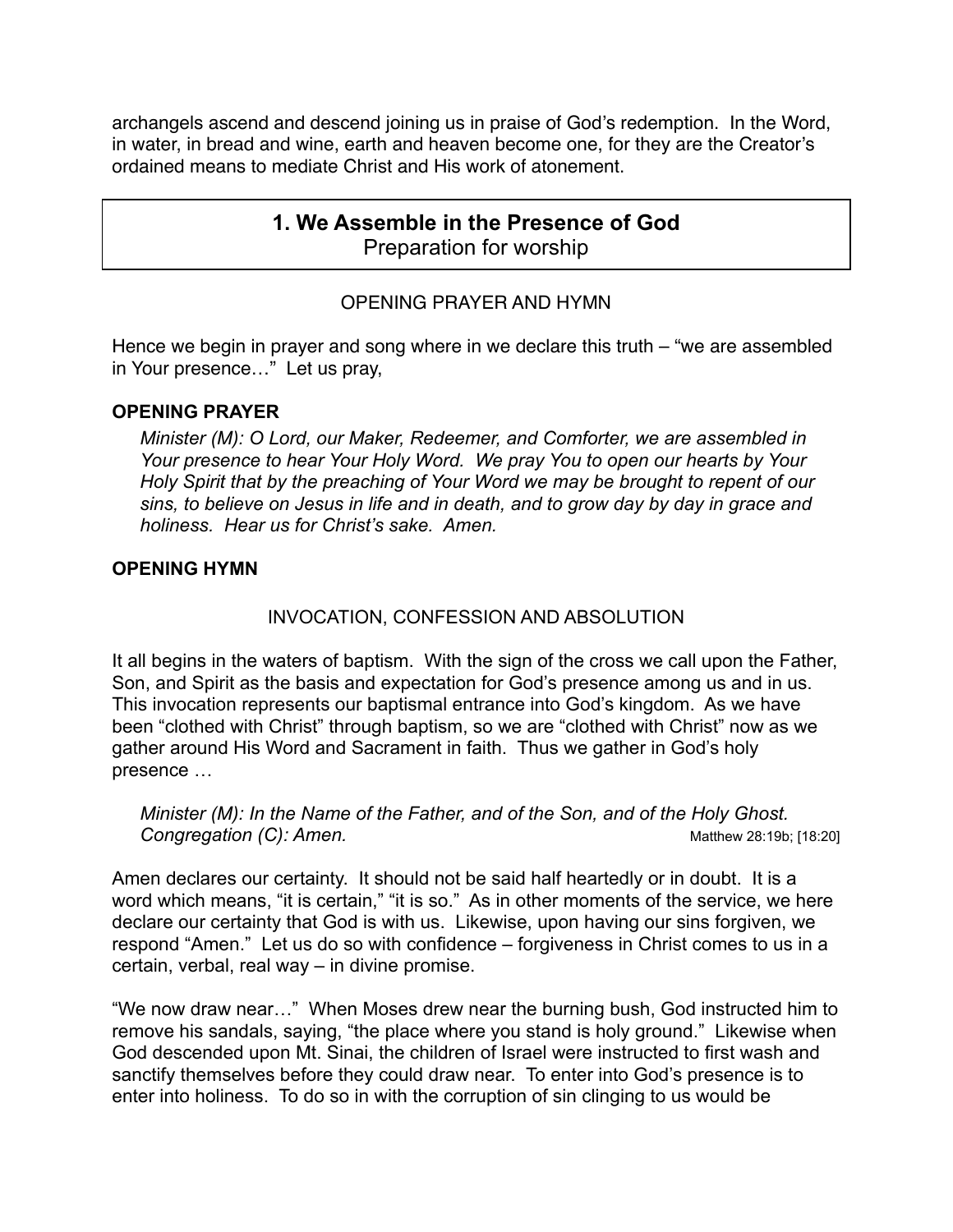devastating. We cannot enter this space with indifference to sin nor while trusting in our own merit. Because we are born dead in sin and sin daily, falling short of the glory of God's presence, we first lay bare our sins before God pleading and trusting in His sacrificial work in Christ. As Hebrews 10 says, we "draw near" by "a new and living way" through "the flesh of Jesus" who has born our sins in His own body on the cross. Our help is found no other place than this saving name of the Lord. When the good news of absolution is spoken, God is present. The New Covenant is God's promise that He has forgiven your sins and He will distribute this gift through the spoken word and the means of grace in sacrament.

*M: Beloved in the Lord! Let us draw near with a true heart and confess our sins unto God, our Father, beseeching Him in the name of our Lord Jesus Christ to grant us forgiveness.* [Hebrews 10:22]

*M: Our help is in the name of the Lord.*  **C: Who made heaven and earth. Psalm 124:8 Psalm 124:8** 

*M: I said, I will confess my transgressions unto the Lord. C: And Thou forgavest the iniquity of my sin* Psalm 32:5

*C: O almighty God, merciful Father, I, a poor, miserable sinner, confess unto Thee all my sins and iniquities with which I have ever offended Thee and justly deserved Thy temporal and eternal punishment. But I am heartily sorry for them and sincerely repent of them, and I pray Thee of Thy boundless mercy and for the sake of the holy, innocent bitter sufferings and death of Thy beloved Son, Jesus Christ, to be gracious and merciful to me, a poor, sinful being.*

*M: Upon this your confession, I, as a called servant of the Word, announce the grace of God unto all of you, and in the stead and by the command of my Lord Jesus Christ I forgive you all your sins in the name of the Father and of the Son and of the Holy Spirit.* [John 20:19-23]

Now the Divine Service truly begins. All else has been preparatory. The rhythm of true worship is no different than God's whole creation. He speaks, we receive and respond. As the life giving power of the Word at Creation brought forth something where there was nothing, so also the Word prompts and creates a worthy response where there would not otherwise be one. This is also why we understand the title "Service of the Word" to refer to the Word serving. This is the rhythm of the Liturgy – the Word gives; we receive; we respond.

## **2. We Glorify Our Lord's Presence** The Service of the Word begins

THE INTROIT, THE KYRIE, THE GLORIA IN EXCELSIS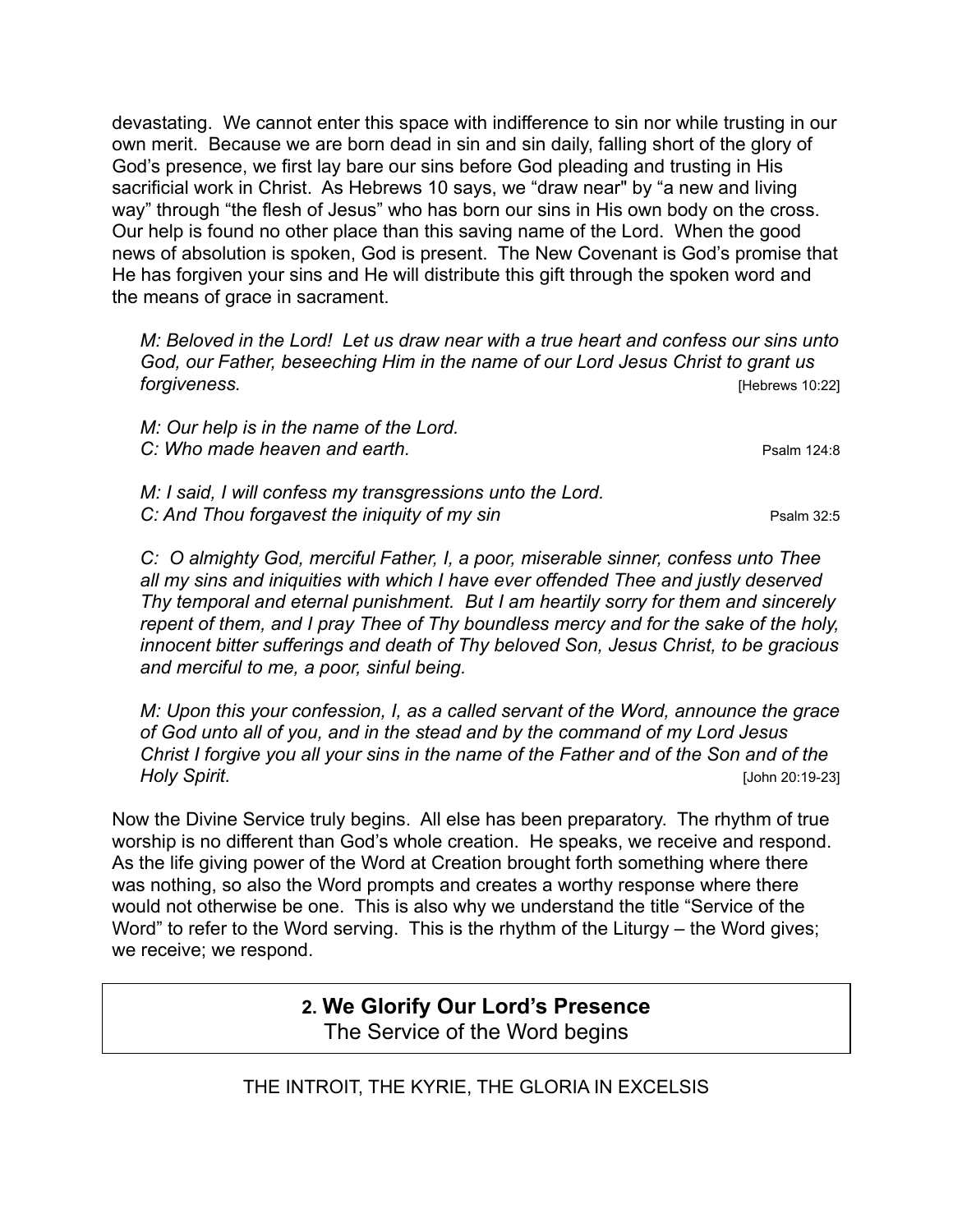"The Introit" is Latin for "entrance" or "going in." Originally these entrance psalms were sung antiphonally by the choir in order to accompany the arrival of the clergy. Due to the distance of the sacristy from the place of worship, these songs of confessional praise would accompany the clergy to the altar. The Service of the Word has now begun.

The songs that follow the entrance psalm are the Gloria Patri, the Kyrie, and the Gloria in Excelsis. The ancient texts are drawn from Holy Scripture and have been used in Christian worship dating back to the second and third centuries. These songs of praise make a faithful confession of what Scripture teaches.

We sing glory to the Father, and to the Son and to the Holy Spirit as a proclamation that the God gathers us here is One Holy Trinity, besides which, there is no other. Our One God in three persons has existed from the beginning of ages and continues into the ages of ages or as we say "world without end."

Even as the sick and disabled crowded around Jesus crying out for the Creator to have mercy on the fallen Creation, we crowd around our Lord with our illnesses of body and soul to sing "Kyrie Eleison" – "Lord, have mercy."

In Christ, God has taken all our ailments, all our sins upon Himself; His mercy endures forever. As it says in 2 Corinthians, Jesus "has become sin for us." Earth and heaven are joined in Him and rightly we praise. We sing the song of heaven and earth. We join the angels of Luke 2 that Christmas night: "glory to God in heaven and on earth peace among men."

The Word has distributed the forgiveness of sins – we receive; we respond.

**INTROIT** [Colossians 3:16]

*[a psalm is sung or spoken]*

#### **GLORIA PATRI** – Glory to the Father

*C: Glory be to the Father and to the Son and to the Holy Ghost; As it was in the beginning, is now, and ever shall be, world without end. Amen.*

#### **KYRIE** – Lord have Mercy Mark 10:47

*C: Lord, have mercy upon us. Christ, have mercy upon us. Lord, have mercy upon us.*

#### **GLORIA IN EXCELSIS** – Glory to God in the Highest Luke 2:14; John 1:29

*C: Glory be to God on high, and on earth peace, good will toward men. We praise You, we bless You, we worship You, we glorify You, we give thanks to You, for Your great glory. O Lord God, heav'nly King, God the Father Almighty. O Lord, the only begotten Son, Jesus Christ; O Lord God, Lamb of God, Son of the Father, You that*  take away the sin of the world, have mercy upon us. You that take away the sin of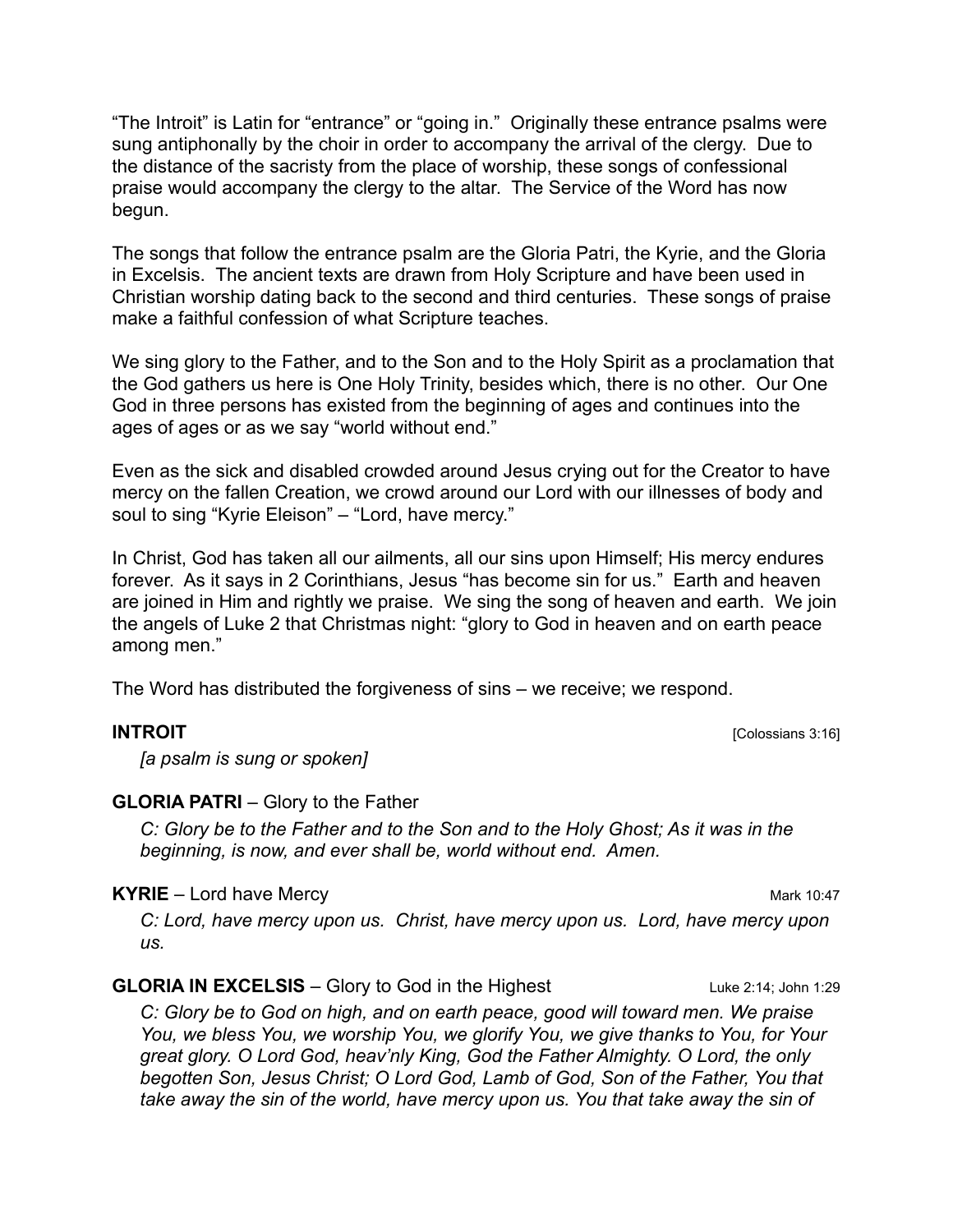*the world, receive our prayer. You are seated at the right hand of God the Father, have mercy upon us. For You only are holy; You only are the Lord. You only, O Christ, with the Holy Spirit, are most high in the glory of God the Father. Amen.* 

THE SALUTATION AND THE COLLECT.

Throughout the Liturgy we see transitions. Here in the Salutation we transition from our songs of praise to prayer and the hearing of the Word. More than "hello," this is a call for God's presence to be with the congregation and also with the minister as he offers the collect of the church. The collect is a collective prayer of God's people focusing on the central thought of the day. In this call to action, the congregation asks the Lord to be present with the minister's spirit as he intercedes, both praying for the people and as the minister moves on to speak for God through the Word.

**SALUTATION** Luke 1:22; 2 Timothy 4:22

*M: The Lord be with you. C: And with thy spirit.*

#### **COLLECT FOR THE DAY**

*M: Let us pray … [the collect of the day is spoken] C: Amen.*

> **3. Our Lord is Present in Word** The Service of the Word reaches pinnacle

THE EPISTLE, GRADUAL, AND GOSPEL

Jesus is the Word made flesh. He was in the beginning the Creator of all things through the spoken word. In flesh, this Word has dwelt among us, the person of Jesus Christ, both the God of all Creation and the Son of Mary. He has carried the sins of His fallen creation and restored to us the gift of life. This Word remains living and active bringing us the bodily presence of Jesus and all the works He has accomplished for us. Here He speaks. This hearing of the Word has been assembled in a series of Bible readings spread throughout the church year. These lectionary readings appear each Sunday from an Old Testament text, an Epistle text, and a Gospel text. Each selection for the Sunday is pre-designed to focus on thought of that particular day in the church year, and will sometimes take us through a series of readings within a book of the Bible. Traditionally we draw out the thoughts of one of these three texts in the Sermon Theme of the Day.

The Gradual comes from the Latin meaning "steps." This reading, usually a portion or even a whole psalm, is our ascent. We are moving from from the thoughts of the Epistle or Old Testament reading to the thoughts of the Word made flesh in the Gospel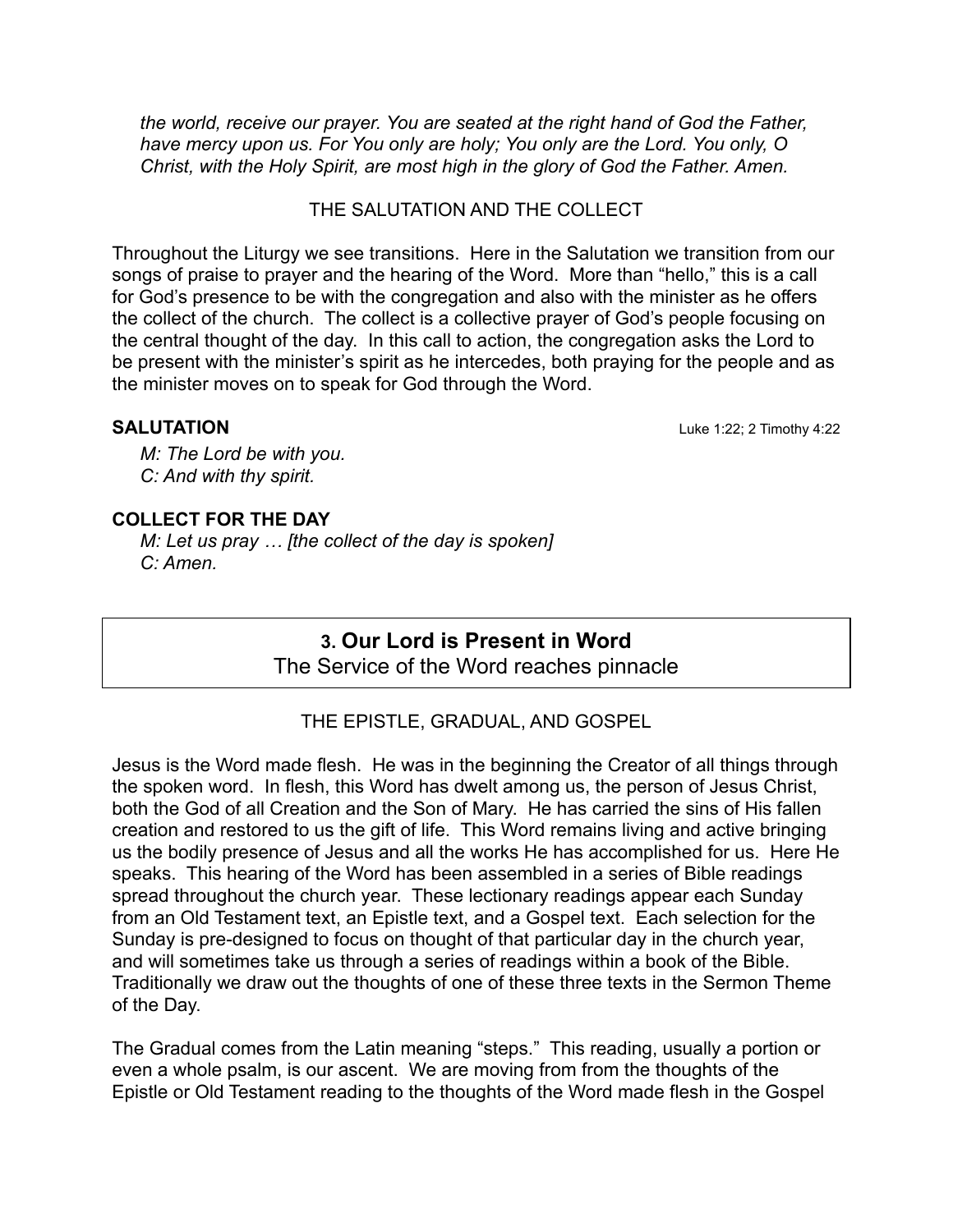text. The Hallelujah that accompanies this has been called "the perpetual voice of the Church." Sung both in psalms of the Jewish synagogue and in Christian Churches since the time of Christ, this Hebrew words means, "Praise the LORD!" It especially is meant to command attention to the fact that the Gospel reading is approaching.

We give special prominence to the Gospel text which brings to us the words and works of the Word made flesh. Upon hearing the announcement of the Gospel text, we normally rise and sing: "Glory be to Thee, O Lord!" Our Lord speaks, we listen, we respond: "Praise be to Thee, O Christ!"

## **EPISTLE**

*[the Epistle for the day is read]*

## **GRADUAL**

*[the Gradual of the day is read with Hallelujahs]*

## **HALLELUJAH** – Praise the Lord

*C: Hallelujah! Hallelujah! Hallelujah!*

## **GOSPEL LESSON**

*[the Gospel for the day is announced] C: Glory be to Thee, O Lord!*

*[the Gospel for the day is read]*

*C: Praise be to Thee, O Christ!*

## THE CREED

The word Creed is Latin meaning "I believe." In Romans Paul writes, "with the heart one believes unto righteousness and with the mouth confession is made unto salvation" (Romans 10:9). The presence of God in His word creates a faith that believes and confesses the truth of God's salvation in Christ. The three creeds of the Christian Church date back to the 2nd century and are a true confession of the faith that saves. We join with the saints in heaven and those on earth as we confess to one another and before the world the true Christian faith.

## **NICENE CREED** – I Believe

*I believe in one God, the Father Almighty, maker of heaven and earth and of all things visible and invisible.* 

*And in one Lord Jesus Christ, the only-begotten Son of God,*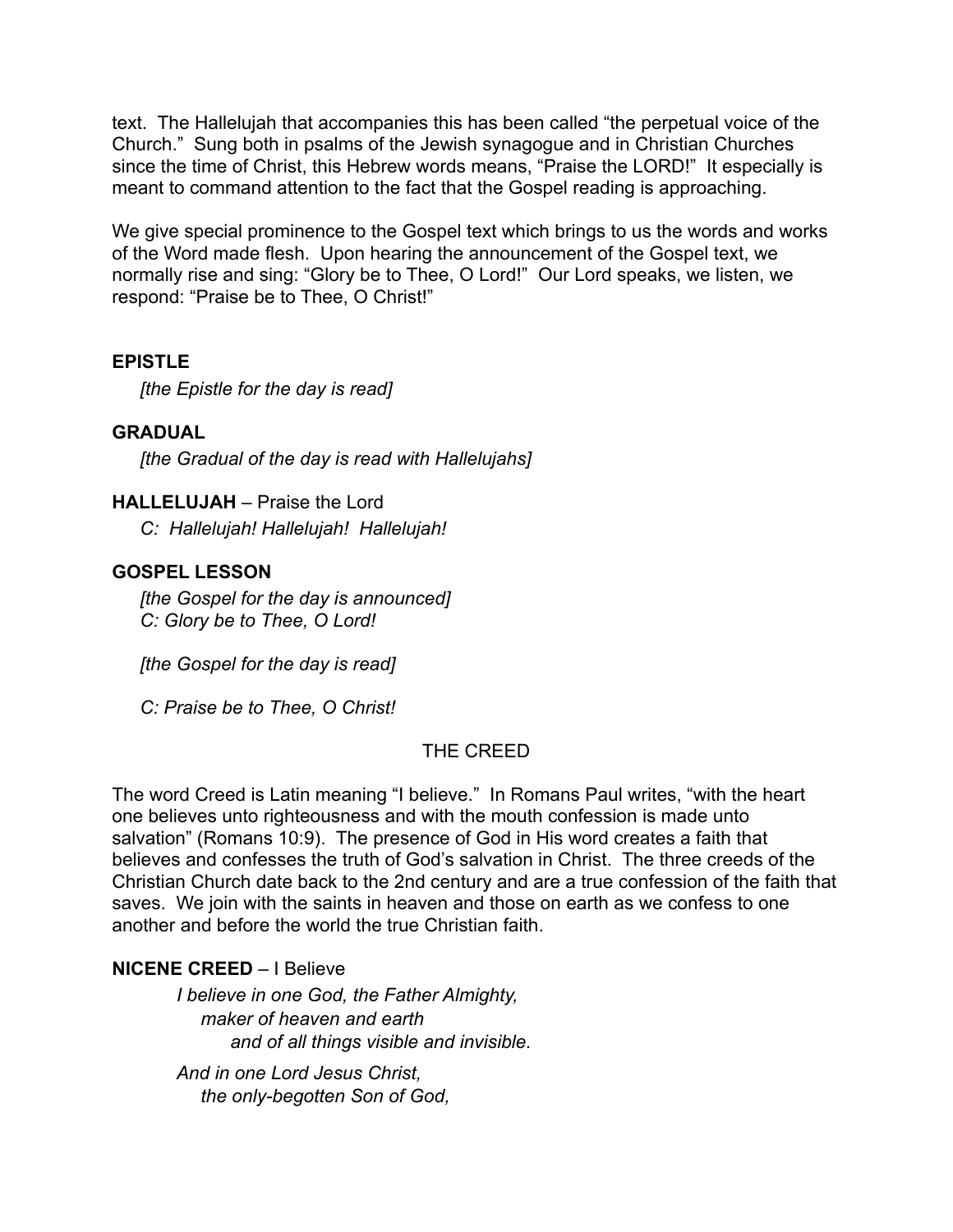*begotten of His Father before all worlds, God of God, Light of Light, very God of very God, begotten, not made, being of one substance with the Father, by whom all things were made; Who for us men and for our salvation, came down from heaven and was incarnate by the Holy Spirit of the virgin Mary, and was made man; and was crucified also for us under Pontius Pilate. He suffered and was buried. And the third day He rose again according to the Scriptures; and ascended into heaven and sits on the right hand of the Father. And He will come again with glory to judge both the living and the dead, Whose kingdom will have no end. And I believe in the Holy Spirit, the Lord and giver of life, Who proceeds from the Father and the Son, Who with the Father and the Son together is worshiped and glorified, Who spoke by the Prophets. And I believe in one holy Christian and Apostolic Church. I acknowledge one Baptism for the remission of sins,* 

 *And I look for the resurrection of the dead And the life of the world to come. Amen.*

#### HYMN, SERMON, AND OFFERTORY

We continue with a hymn which either reflects the thoughts of our previous readings or introduces the focus of our sermon. The hymns we sing are designed to accompany and enhance the service of the Word. Hymns unite a congregation in the thoughts of the Word for the day. Throughout the service, the word dwells among us richly, as Paul writes in Colossians 3:16, in psalms and hymns and spiritual songs. Together we teach and admonish, break down and build up with the message of Law and Gospel. In acknowledging and praising the truths of God's word, hymns bring the Word to us in meaningful and memorable song.

#### **PRE-SERMON HYMN**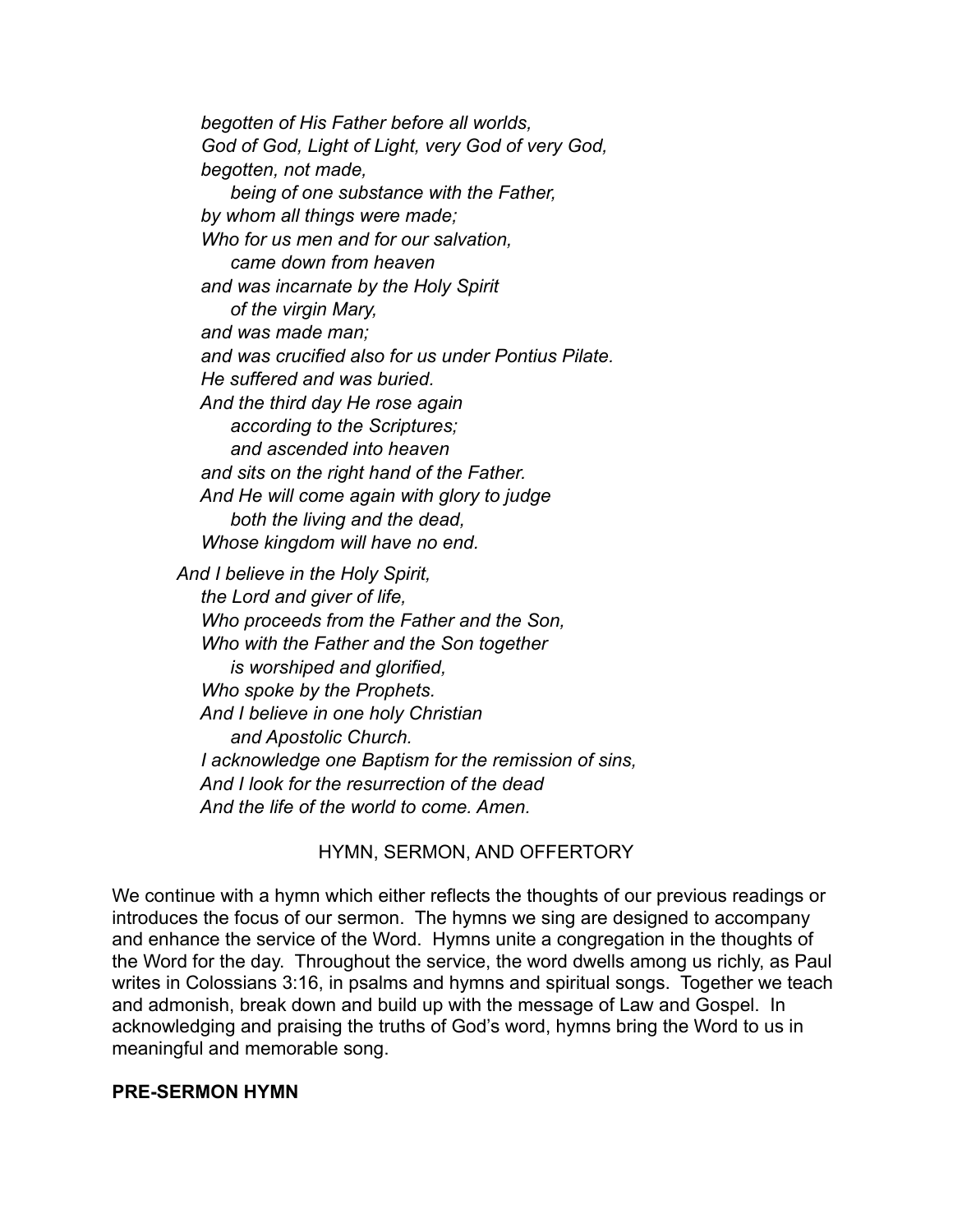Our Sermon meditation is meant to expound, teach, and proclaim the Word from one of the readings of the day. This practice of searching and drawing out the truths of God's Word has been a part of God's people since Old Testament times. Christian preaching is built around a clear distinction of Law and Gospel. The Law declares what we deserve. It shows us the works and attitude required for one to dwell in God's holy presence. The Law thereby reveals how our sins have prevented us from achieving what God deserves and declares the consequence we deserve. We deserve eternal separation in hell; "for the wages of sin is death" (Romans 6:23). The Gospel then proclaims what we don't deserve. The Gospel is the good news of our Lord Jesus Christ's perfect works and attitude, including His all sufficient death for our sins by which we have been forgiven. Through this proclamation of sin and salvation, God's word works repentance and faith in the forgiveness Christ has won for us through the cross. The Spirit comes to us and dwells in us with new life through the Word. This sends us forth in the freedom of Christ with new love and thankfulness in all that we do for God and our neighbor.

#### **SERMON**

*[A Bible text is read and the Word is expounded in a sermon]*

Upon concluding the sermon, we hear the promise of Philippians 4:7 in which our hearts are assured that the peace of this gospel which we have just heard will always protect us through faith in Christ Jesus.

We respond in that peace by offering our cleansed hearts to God beginning with the words of Psalm 51. Nathan the prophet has come to David revealing his sins of adultery and murder, and sharing the consolation of the gospel. David responds to the messages of sin and salvation with the words of this psalm. We too sing this prayer for God continue to dwell with us through His Spirit, restoring us to the joyful life we have been given through Christ for us and in us. The service continues to follow the rhythm of receiving and responding.

*M: The peace of God, which passeth all understanding, keep your hearts and minds*  **through Christ Jesus. Philippians 4:7** 

#### **OFFERTORY** Psalm 51:10-12

*C: Create in me a clean heart, O God, and renew a right spirit within me. Cast me not away from Thy presence, and take not Thy Holy Spirit from me. Restore unto me the joy of Thy salvation; and uphold me with Thy free spirit.*

> **4. Our Lord is Present Interceding and Accepting** Offering ourselves and our prayers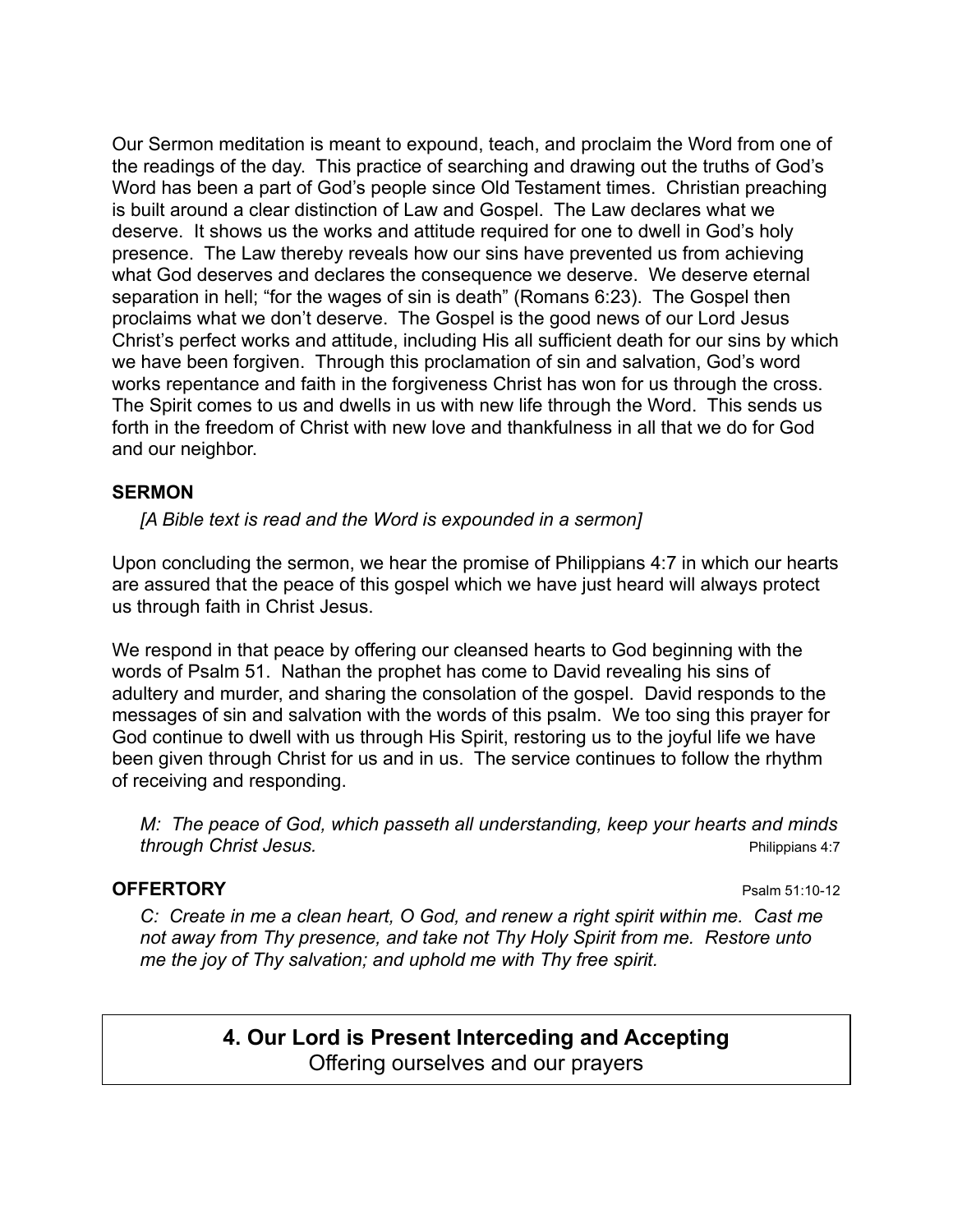### THE OFFERING, GENERAL PRAYER, AND HYMN

A Hymn is normally placed either directly after the Sermon reflecting the Word just heard, or following the prayer as preparatory for our entrance into the Service of **Sacrament** 

### **COMMUNION or SERMON HYMN**

God has set us free from the debt of the law, so that we no longer give "grudgingly or of necessity" (2 Corinthians 9:7). As Jesus said to His disciples, "Freely you have received, freely give." We give of the fruit of our thankful heart, moved by the Christ, "who though He was rich, yet for your sakes He became poor." Our thank offerings support the work of this ministry of the Word and the fellowship ministry of our synod as we endeavor to preach the gospel to all nations.

In thanksgiving, we bring to the throne of God our requests, both for our needs and the needs of the greater body of Christ. The Word has prepared us to rightly approach God in this way. We seek not our will, but His alone. Through the interceding work of Christ on our behalf, God promises to accept our gifts and hear and answer our requests. We offer these things in His name. In our general prayer we include those petitions which our Lord taught us in Matthew 6:9-13 known as the Lord's Prayer.

## **THE OFFERING OF THANKFUL HEARTS** [Romans 15:27]

## **THE GENERAL PRAYER AND LORD'S PRAYER** [1 Timothy 2:1-4; Philippians 4:6]

Matthew 6:19-13

# **5. Our Lord is Present in Meal**

Transition to the Service of the Sacrament

## THE SERVICE OF THE SACRAMENT

The Word has prepared the way for the consummation of our Lord's coming. It is in the Service of the Sacrament where this Word made flesh now dwells among us bodily present in Meal. We have seen already how the "real presence" of our Lord comes to us in the earthly element of the written and spoken word where the gifts of heaven are received through hearing. The "real presence" of our Lord now takes its most intimate form as God makes use of created bread and wine to bear His heavenly gifts. The Word, active in eating and drinking, joins earth and heaven as God gives the gifts of forgiveness, life, and salvation through the body and blood of His Son.

It is the stairway of Jacob's dream with angels ascending and descending. It is the ascent to Jerusalem. We now draw near the living presence of our Lord's resurrected body and blood. As is written in Hebrews, "Therefore, brethren, having boldness to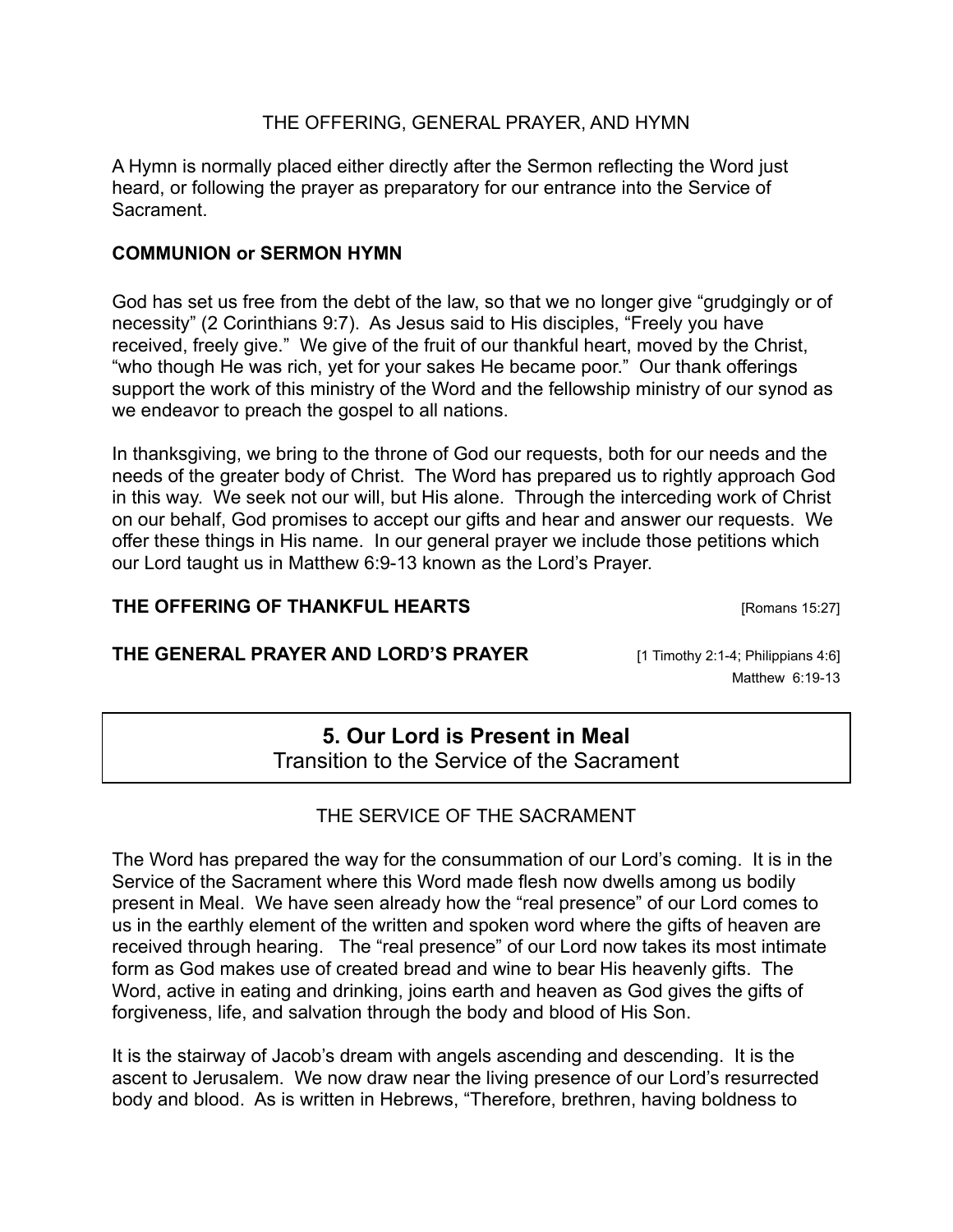enter the Holiest by the blood of Jesus, by a new and living way which He consecrated for us, through the veil, that is, His flesh … let us draw near with a true heart in full assurance of faith" (10:19-22).

As we approach this climax of the service, the Spirit instructs us to do so "in a worthy manner" (1 Corinthians 11:27,28). The structure of this movement in the service is designed to bring us through this ascent. The Invocation has brought us through baptism into God's presence. The Confession and Absolution has cleansed us from our sinful works and unrighteous efforts. The Word has proclaimed the saving will of God in Christ, moving our hearts to believe and thus preserving our union with God and all believers. This precious unity is now expressed and preserved at the the Table of our Lord. As Paul writes, "The cup of blessing which we bless, is it not the communion of the blood of Christ? The bread which we break, is it not the communion of the body of Christ?" (1 Corinthians 10:16, NKJV)

With the words, "the Lord be with you" and the response, "And with thy spirit," we ask the Lord to exchange blessings between the congregation and the minister as we enter this holy space by faith. We "lift up our hearts" to heaven itself. We join in song ascending to this heavenly feast with all the company of heaven. For in this, even now while still on earth, we commune in our God's feast of victory.

With the whole host of heaven we sing the Sanctus of Isaiah 6, wherein Isaiah enters the holy Temple of heaven to hear the angels proclaim "Sanctus, sanctus, sanctus" – that is, "Holy, Holy, Holy, Lord God of hosts ("sabaoth" in some hymnals). Heaven and earth are full of Thy glory." Again Jesus brings together the song of earth with the song of heaven in the glory of His salvation. "Hosanna" we sing, a Hebrew word of adoration meaning: "Save now!" Here the song transitions from the song of the heavenly host to the song of God's people on earth with the words of Psalm 118. This is the song of Palm Sunday which was being sung as Jesus made His entry into Jerusalem. What a fitting way to adore the victorious presence of our Lord's body and blood: "Blessed is He who comes in the name of the Lord!" Our King comes to us in a feast of victory.

#### **THE PREFACE**

| M: The Lord be with you.                      |                  |
|-----------------------------------------------|------------------|
| C: And with thy spirit.                       | 2 Timothy 4:22   |
| M: Lift up your hearts.                       |                  |
| C: We lift them up unto the Lord.             | [Colossians 3:1] |
| M: Let us give thanks unto the Lord, our God. |                  |
| C: It is meet and right so to do.             | [ $Psalm 136$ ]  |

*M: It is truly good, right, and salutary that we should at all times and in all places give thanks to You, holy Father, almighty, everlasting God:* 

*[Insert proper preface for the season – for example, Trinity Season: "…who with Your only-begotten Son and the Holy Spirit are one God, one Lord. And in the*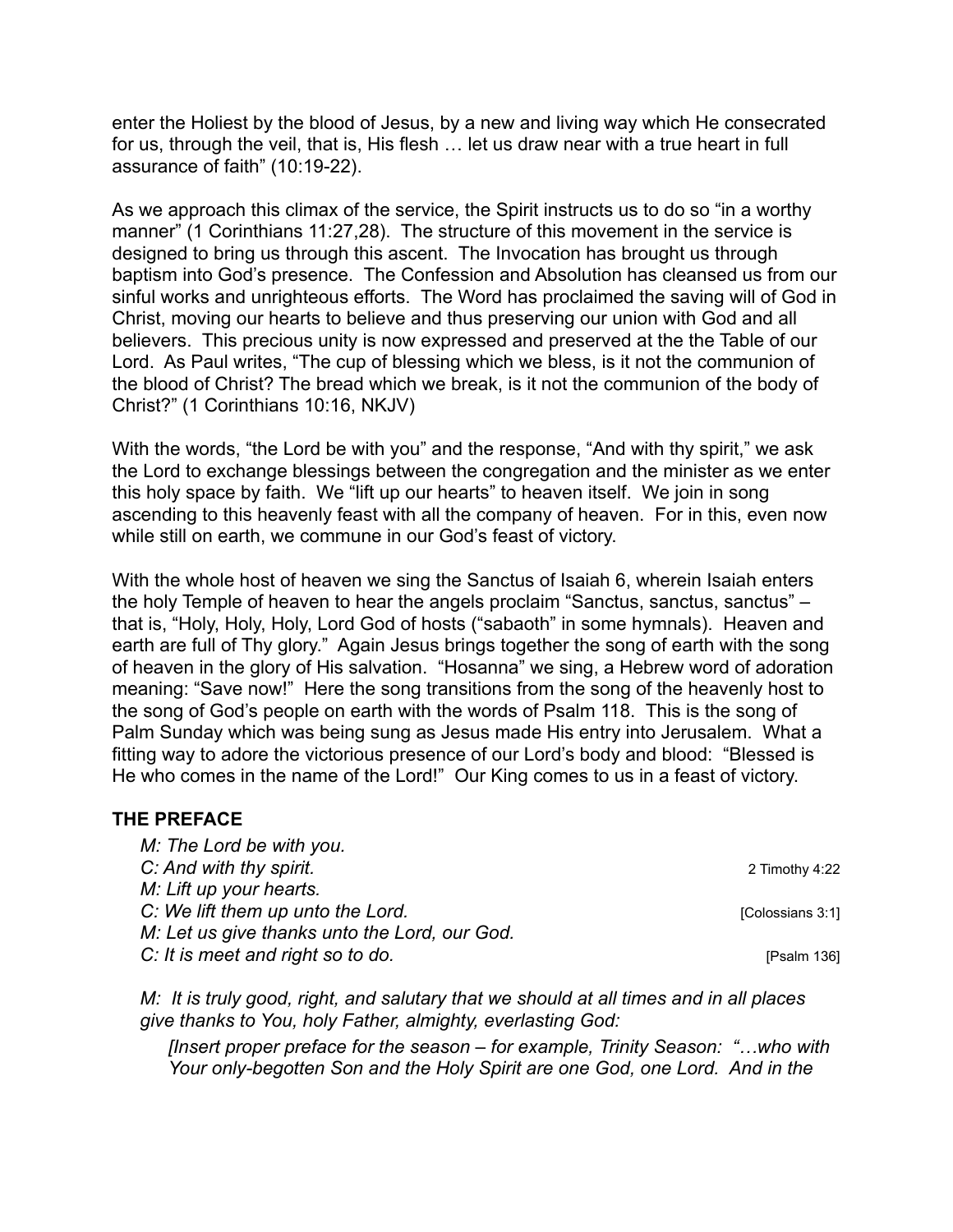*confession of the only true God we worship the Trinity in Person, of Unity of Substance, for whom Majesty is One."]* 

*Therefore with angels and archangels and with all the company of heaven we praise and magnify Your glorious name, evermore praising You and saying:*

#### **THE SANCTUS** – Holy, Holy, Holy **Islamic Community** Isaiah 6:3; Matthew 21:9

*C: Holy, holy, holy, Lord God of Sabaoth; Heav'n and earth are full of Thy glory; Hosanna, Hosanna, Hosanna in the highest. Blessed is He, Blessed is He, Blessed is He Who cometh in the name of the Lord. Hosanna, Hosanna, Hosanna in the highest. Sabaoth* (SAH-bay-oath) is Hebrew for "heavenly host."  *Hosanna* is a Hebrew word of adoration for "save us now."

As the first climax showed itself in the words and works of our Lord, the Gospel reading, so also we find in these words of our Lord the great gift of His body and blood, brought to us by the Word He speaks. This is His living memorial.

#### **THE WORDS OF INSTITUTION** Matthew 26:26-28; Mark 14:22-24;

Luke 22:19-20; 1 Corinthians 11:23-25

*M: Our Lord Jesus Christ, on the night when He was betrayed, took bread, and when He had given thanks, He broke it and gave it to the disciples and said: "Take, eat; this is My body, which is given for you. This do in remembrance of Me." In the same way also He took the cup after supper, and when He had given thanks, He gave it to them, saying: "Drink of it all of you; this cup is the new testament in My blood, which is shed for you for the forgiveness of sins. This do, as often as you drink it, in remembrance of Me."*

Through this heavenly entrance of Christ our King, peace is made between earth and heaven, between the creation and the Creator. We ask this peace to be with us now and forever as we now call upon our peacemaker – the sacrificial Lamb who takes away the sin of the world. The Agnus Dei, Lamb of God, of which John cries out "Behold!" is the culmination of the Bible and of the Divine Service. Both in the Word and now in Meal, the one sacrificed by God Himself to make atonement, and bring mercy, is now present in bread and wine. Yet no longer merely the Lamb who was Slain, it is the Lamb described in Revelation 5 – "who was slain, who has redeemed us to God by His blood, and has made us kings and priests to our God." It is the Lamb who even now lives and reigns among us.

#### **PAX DOMINI** – The Peace of the Lord John 20:19

*M: The peace of the Lord be with you always! C: Amen.*

#### **THE AGNUS DEI** – Lamb of God **John 1:29**

*C: O Christ, the Lamb of God, Who takes away the sin of the world, have mercy upon us. O Christ, the Lamb of God, Who takes away the sin of the world, have*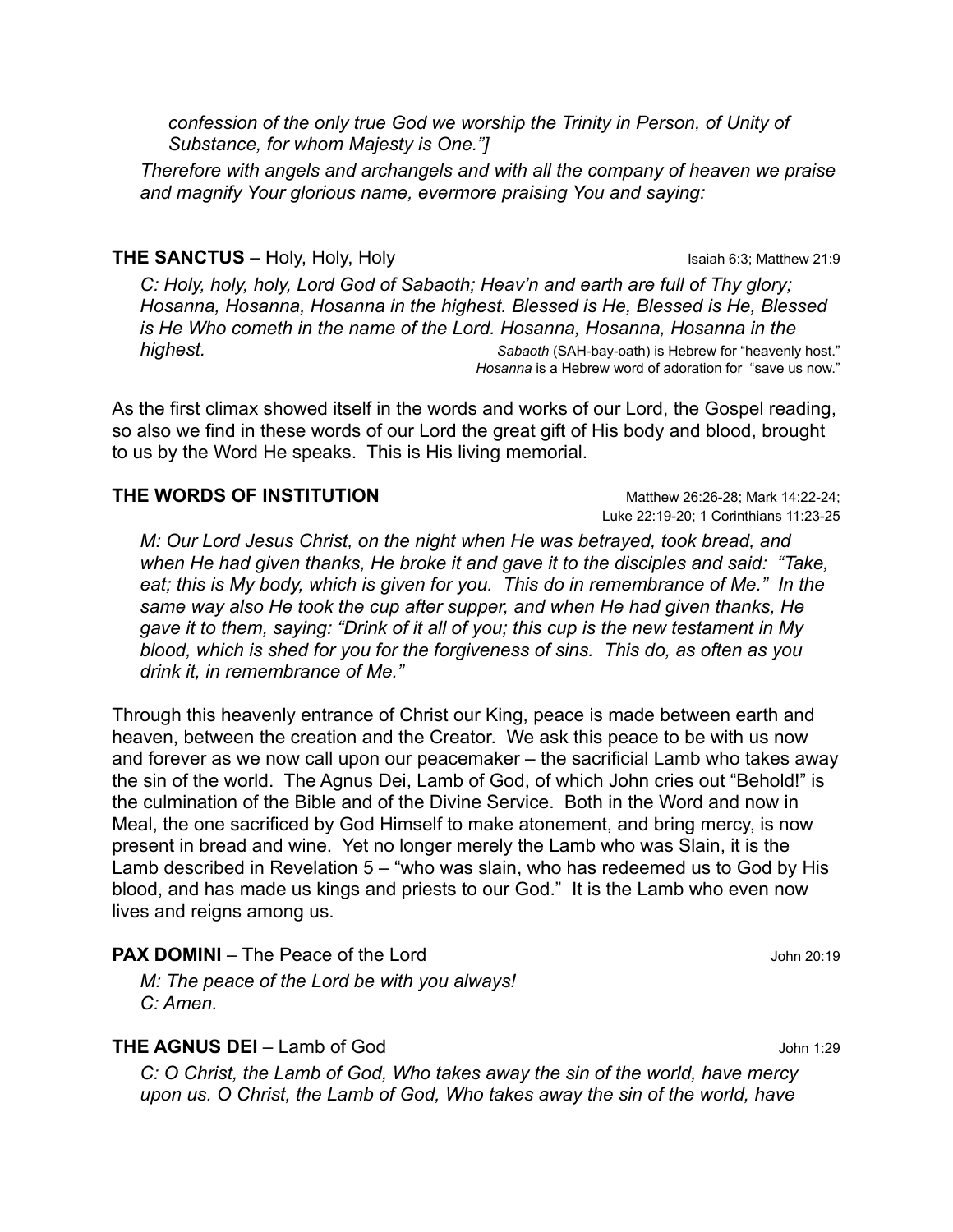*mercy upon us. O Christ, the Lamb of God, Who takes away the sin of the world, grant us Your peace. Amen.*

#### **DISTRIBUTION**

*M: Take, eat; this is the true body of our Lord and Savior Jesus Christ, given into death for your sins. Take, drink; this is the true blood of our Lord and Savior Jesus Christ, shed for the forgiveness of your sins. Now may this true body and true blood of our Lord and Savior Jesus Christ strengthen and preserve you in the true faith unto life everlasting. Go in peace.*

## **6. Blessed with God's Presence, We Depart in Peace** Concluding blessing of the Word

Upon seeing and holding the gift, the Christ child in his own arms, Simeon says in Luke 2, "Lord, now You are letting Your servant depart in peace as You have promised, for my eyes have seen Your salvation which You have prepared before all peoples." We too have held this gift of God. We, by faith, have seen, heard, and tasted God's salvation. We depart in peace. We depart from this Service of the Word and from this world itself at peace with God in heaven.

What is left to do but give thanks. We now give thanks and receive the departing blessing which God first bestowed on His people through the mouth of Aaron in Numbers 6:24-26 – the Benediction ("blessing"). Along with a departing hymn, you receive the promise of God's blessing of peace to go with you. He promises His presence to remain with His people in Word and Sacrament, sending His Spirit to dwell in them and among them wherever they go and whatever they face. Amen, Amen, Amen – It is certain.

#### **NUNC DIMITTIS** – Now Let Us, the Song of Simeon Luke 2:29-32

*C: Lord, now lettest Thou Thy servant depart in peace according to Thy word, For mine eyes have seen Thy Salvation: which Thou hast prepared before the face of all people, a Light to lighten the Gentiles and the Glory of Your people Israel. Glory be to the Father and to the Son and to the Holy Ghost; As it was in the beginning, is now, and ever shall be, world without end. Amen.*

## **THANKSGIVING** Psalm 107:1

*M: O give thanks unto the Lord, for He is good. C: And His mercy endureth forever.*

#### **CLOSING HYMN**

**BENEDICTION** – The Blessing Numbers 6:24-26